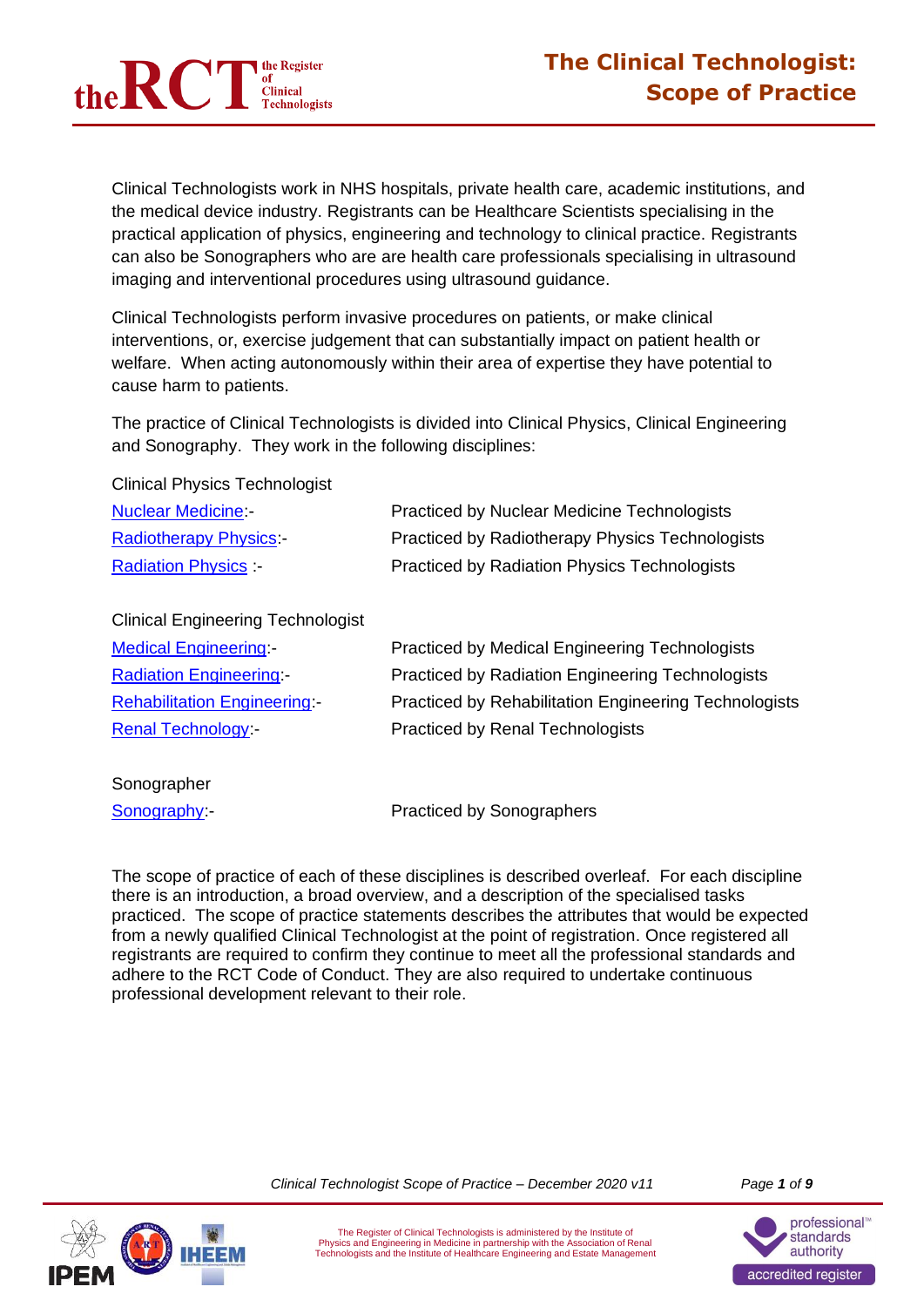

# **Physics Scope of Practice**

Clinical technologists work independently, or as part of multidisciplinary teams, providing specialist physics services and technical knowledge enabling patient care.

# **Clinical Technologists:**

- Conduct safe working practices applying risk management and health and safety principles
- Produce risk assessments
- Work safely specifically with regard to radioactive, biological and chemical hazards in accordance with current legislation
- Produce and review incident reports
- Perform equipment management procedures
- Operate quality management systems
- Use computer systems and software appropriate to their work
- Operate medical equipment, performing calibration, equipment quality assurance and equipment quality control
- Work as "Operator" under the requirements of the IR(ME)R regulations
- Carry out equipment acceptance and safety testing
- Perform assessments, interventions and equipment handovers
- Perform quality control procedures and review and interpret quality control results
- Perform measurements, checks and tests required in order to prescribe or design technology solutions
- Maintains appropriate records
- Communicate effectively with stakeholders
- Undertakes all mandatory training
- Maintains a professional and courteous attitude
- Operate in accordance with [Good Scientific Practice](http://www.ipem.ac.uk/Portals/0/Documents/News/AHCS_Good_Scientific_Practice.pdf)

### <span id="page-1-0"></span>**Radiotherapy Clinical Technologists Specifically:**

### Dose Planning / Virtual Simulation

- Check the relevance of patient data and patient related data to ensure validity, consistency and completeness
- Provide treatment parameters and dosimetric data for patients to undergo radiotherapy
- Transfer of data from imaging equipment to computerised treatment planning systems
- Outline anatomical structures for standard treatments
- Design an individual treatment plan for standard treatment techniques
- Define treatment field parameters for simple treatment techniques using virtual simulation software
- Define appropriate isocentre
- Conform treatment fields using multi-leaf collimators etc.
- Mark beam directional shell with relevant reference points
- Perform simple dose calculations for standard treatment techniques



*Clinical Technologist Scope of Practice – December 2020 v11 Page 2 of 9*

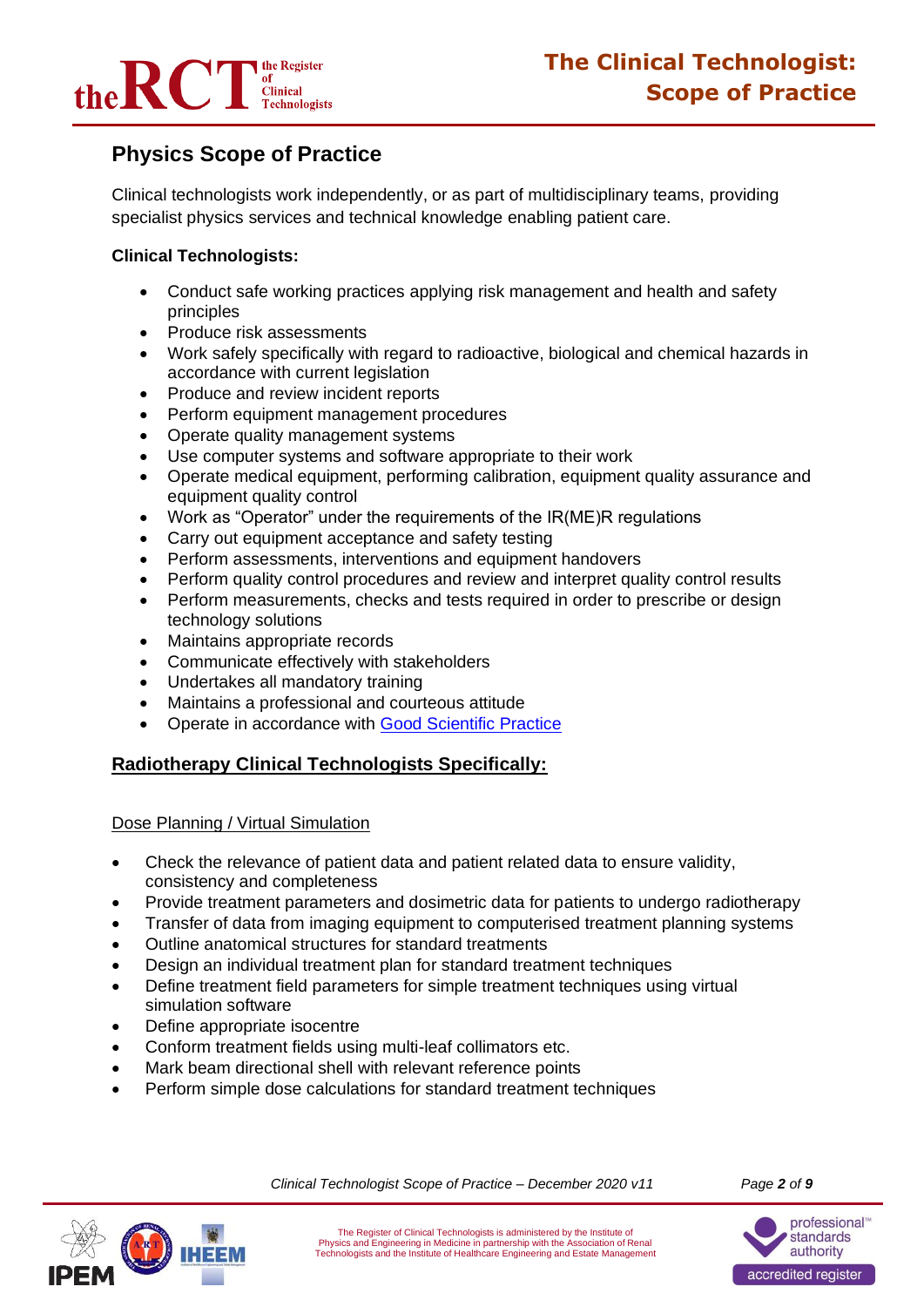

• Transfer data to record and verify systems and/or treatment planning system

#### Mould Room

- Make appropriate immobilisation devices for patients using appropriate materials and techniques.
- Manufacture individually custom-made beam direction, modifying and shielding devices for radiotherapy treatment
- Monitor and react to changing needs of the patient whilst in the Mould Room or undergoing brachytherapy procedures
- Provide advice and point of contact for patients throughout the Mould Room process.
- Operate a broad range of mould room equipment

#### **Brachytherapy**

- Calculate treatment times for brachytherapy using individual and library plans and standard data as appropriate
- Participate in the delivery of brachytherapy treatments using a range of applicators and treatment equipment
- Provide safe care and custody for all sealed sources on site including record keeping, stock control and disposal
- Leak test sealed radioactive sources
- Manage the cleaning and sterilisation of brachytherapy sources and applicators.
- Provide brachytherapy technical support in theatre

### Quality Control of Radiotherapy Systems

- Undertake quality control for a range of Imaging equipment, treatment planning systems, radiotherapy treatment units, and dosimetry equipment
- Participate in quarterly and annual QC checks of treatment equipment using a range of measuring devices

#### Dose Measurements

- Perform dose measurements to support radiation treatment
- Use a wide range of dosimeters for a variety of dose measurements types in accordance with established procedures
- Correctly read and interpret measurements from the range of equipment used.
- Ensure that all Dosimetry equipment is used in a manner such that they are not damaged or used inappropriately
- Take appropriate action when measurements taken on treatment machines fall outside expected tolerances





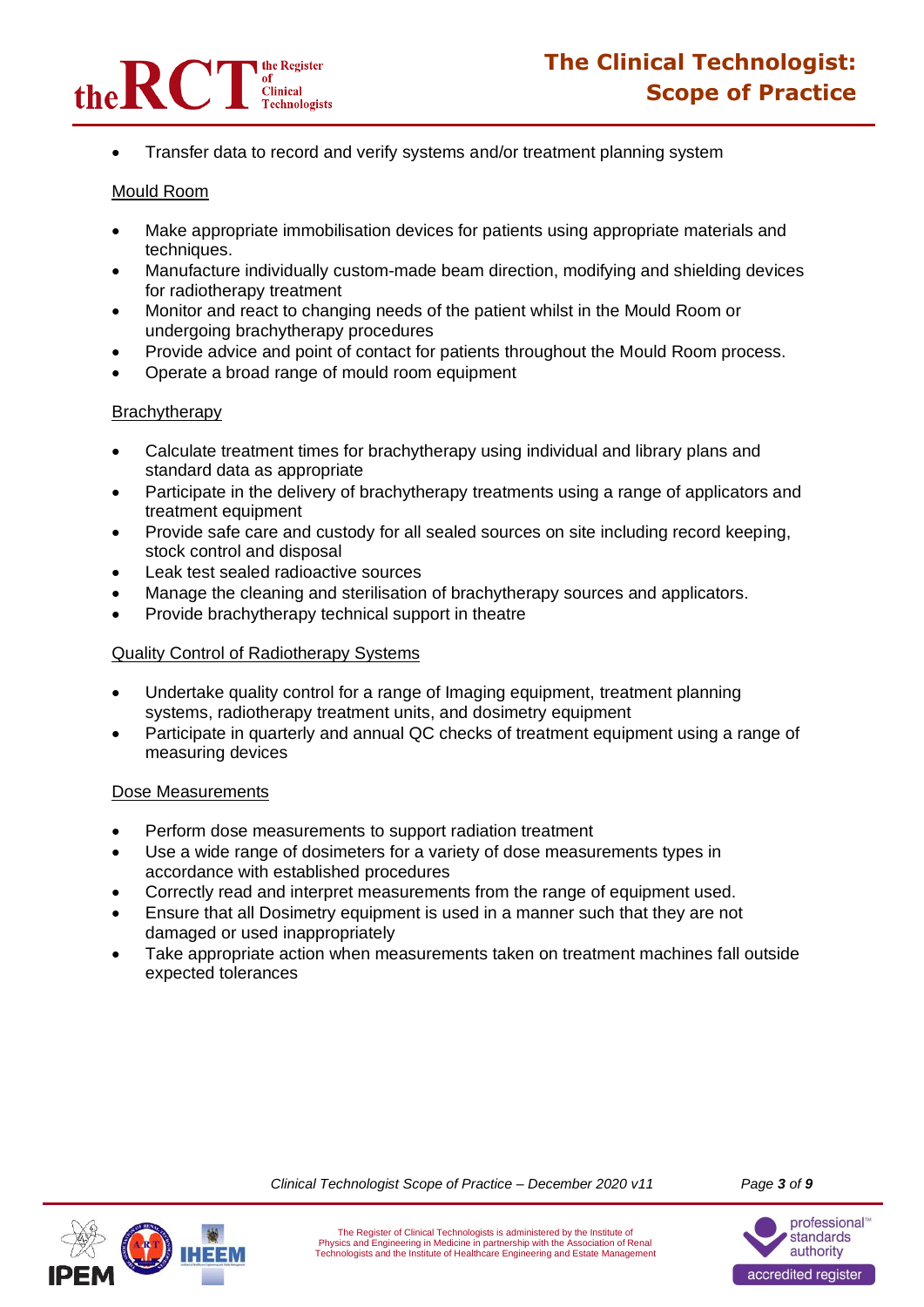

# <span id="page-3-0"></span>**Nuclear Medicine Clinical Technologists Specifically:**

### Radiopharmacy

- Prepares the aseptic area for production according to local procedures including preparation of self
- Performs QC checks prior to use of LFC / Isolator
- Aseptically manufacture the radioactive and non-radioactive medicinal products including the accurate dispensing of patient doses in accordance with local diagnostic reference levels
- Assist in the labelling and documentation
- Dispatch of radioactive materials to intended user

#### Imaging/Therapy procedures

- Prepare the patient and the environment for imaging procedures
- Perform a wide range of imaging procedures
- Acquire and record data during imaging procedures
- Assist in hybrid imaging procedures
- Process the images using appropriate computer software and calculate quantitative results.
- Observes/assists in preparing the patient for therapy treatments
- Observes/assists in the administration of therapy

#### Non-Imaging procedures

- Prepare the patient and the environment for non-imaging procedures
- Perform a range of non-imaging diagnostic procedures
- Collect, prepare and measure radioactive content of biological specimens
- Calculate quantitative results

#### Radiation protection

- Manage radioactive patients who have undergone diagnostic investigations
- Provide information to patients, members of the public and other healthcare professionals regarding radiation protection controls after nuclear medicine procedures
- Receive, store and dispose of radioactive and non-radioactive materials and products according to local protocols and environmental authorisations
- Maintain records of radioactive waste
- Carry out contamination monitoring of areas using unsealed sources and decontaminate as necessary



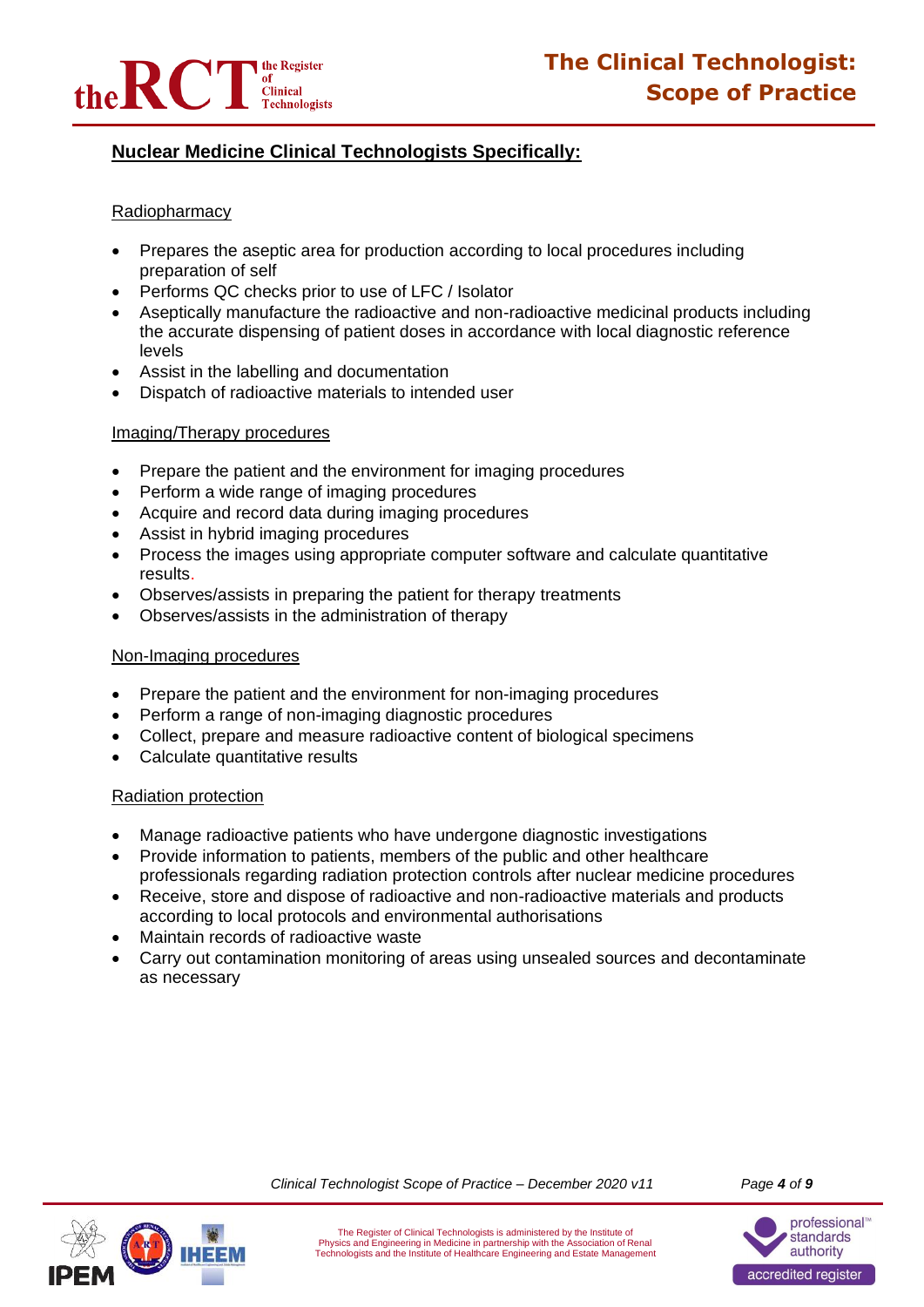

# <span id="page-4-0"></span>**Radiation Physics Clinical Technologists Specifically:**

#### Environment and Equipment QA

- Audit facilities using all forms of ionising and non-ionising radiation, for compliance with current legislation
- Measure shielding and protection in new and existing radiation facilities.
- Assess staff and patient protection devices
- Participate in commissioning, acceptance testing and quality assurance testing of a range of ionising and non-ionising imaging equipment, therapy equipment and image production and storage devices
- Participate in analysis and interpretation of results
- Assist with the analysis and interpretation of patient dose data

#### Equipment calibration and personal monitoring

- Calibrate ionising and non-ionising radiation measuring instruments
- Participate in the provision of radiation monitoring services for staff, patients and the environment

#### Management of Sealed and Unsealed Sources

- Leak test sealed radioactive sources.
- Carry out contamination monitoring of areas using unsealed sources and decontaminate as necessary
- Maintain inventories and carry out audits of radioactive sources/substances
- Transport radioactives in accordance with legislatory requirements
- Receive, store and dispose of radioactive and non-radioactive materials and products according to local protocols and environmental authorisations
- Maintain records of radioactive waste





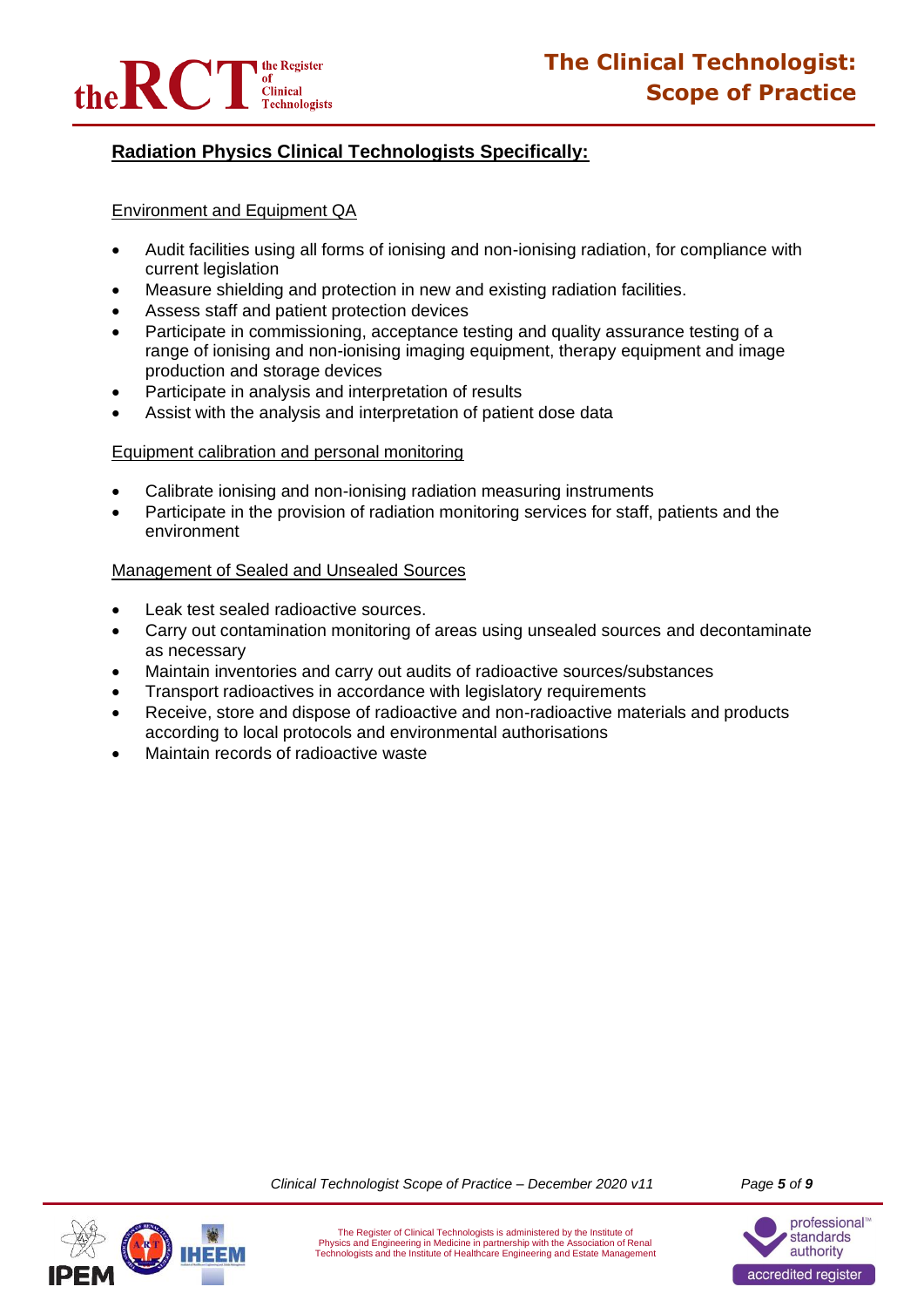

# **Engineering Scope of Practice**

Clinical engineering technologists work independently, or as part of multidisciplinary teams, providing specialist engineering services and technical knowledge enabling patient care.

# **All Clinical Engineering Technologists:**

- Communicate effectively with patients, carers and equipment stakeholders
- Conduct safe working practices applying risk management and health and safety principles
- Perform equipment management procedures
- Produce and review incident reports
- Operate medical equipment, performing calibration, equipment quality assurance and equipment quality control
- Carry out equipment acceptance and safety testing
- Perform equipment planned preventative maintenance, equipment configuration and equipment upgrade
- Perform equipment repair in a safe and controlled manner
- Perform assessments, interventions and equipment handovers
- Decommission and dispose of equipment in a safe and appropriate manner
- Perform quality control procedures and review and interpret quality control results
- Specify, design and facilitate the customization of devices
- Teach/train healthcare staff how to operate equipment, use accessories and the correct storage of a range of medical devices and consumables.
- Perform measurements, checks and tests required in order to prescribe or design technology solutions
- Operate quality management systems to include stock and spare part management.
- Maintains appropriate records
- Operate in accordance with [Good Scientific Practice](http://www.ipem.ac.uk/Portals/0/Documents/News/AHCS_Good_Scientific_Practice.pdf)

### <span id="page-5-0"></span>**Medical Engineering Clinical Technologists Specifically:**

- Work with general and specialised medical equipment used in wards, critical care areas, hospital laboratories, outpatient departments and the community
- Ensure medical equipment is enabled, safe and available for use to support diagnosis and treatment
- Perform planned preventative maintenance, fault finding and repair, calibration and safety testing procedures on a wide range of medical devices

# <span id="page-5-1"></span>**Radiation Engineering Clinical Technologists Specifically:**

- Work within radiotherapy and radiology providing specialist engineering services
- Measure, adjust and quality assure to radiation equipment
- Operate radiation test and measuring equipment
- Understand specific procedures and regulations applicable to working with radiation



*Clinical Technologist Scope of Practice – December 2020 v11 Page 6 of 9*

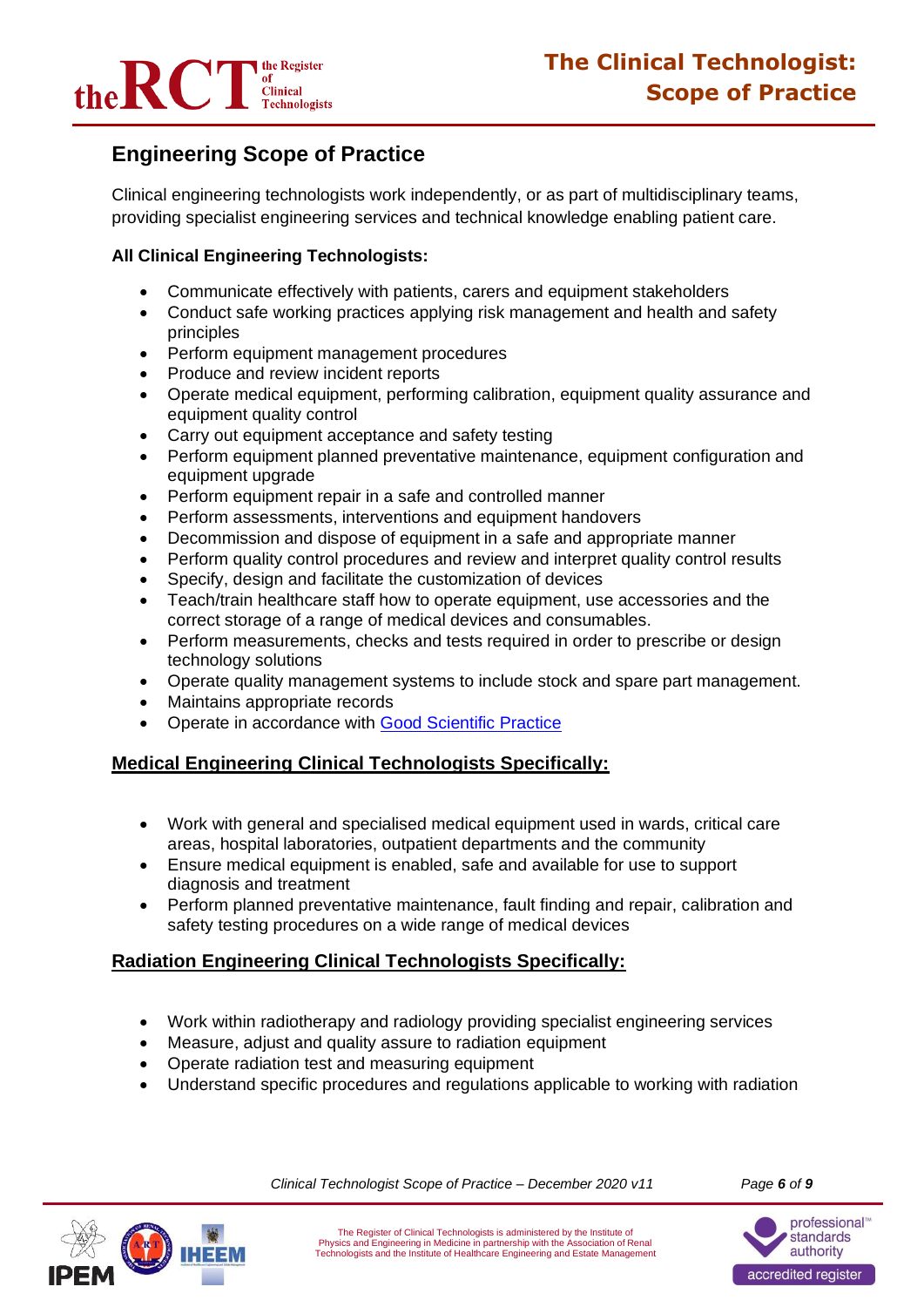

- Ensure radiation technology is enabled, safe and available for clinical use
- Works in multi-disciplinary teams optimising and advancing radiation technology

# **Rehabilitation Engineering Clinical Technologists Specifically:**

- Design, develop and manufacture novel, cost effective assistive devices where commercial options are not available to meet the needs of individuals with disabilities
- Take anthropometric measurements.
- Contribute to patient assessments for assistive devices recommending solutions to meet individual client needs.
- Customise, integrate and install assistive devices to meet individual client needs.

### <span id="page-6-0"></span>**Renal Engineering Clinical Technologists Specifically:**

- Install and work on specialised medical equipment used in wards, critical care areas, the community and other Haemodialysis units located at other hospitals.
- Ensure Renal Replacement equipment is enabled, safe and available for use.
- Perform planned preventative maintenance, fault finding and repair, calibration and safety testing procedures on Renal replacement equipment and specialist water treatment systems.
- Measure and quality control the specialist water used for Haemodialysis.
- Works in multi-disciplinary teams optimising and advancing Renal technology in patient care.
- Quality assure treatment dose or equipment fleet, and assess new equipment meets treatment requirements



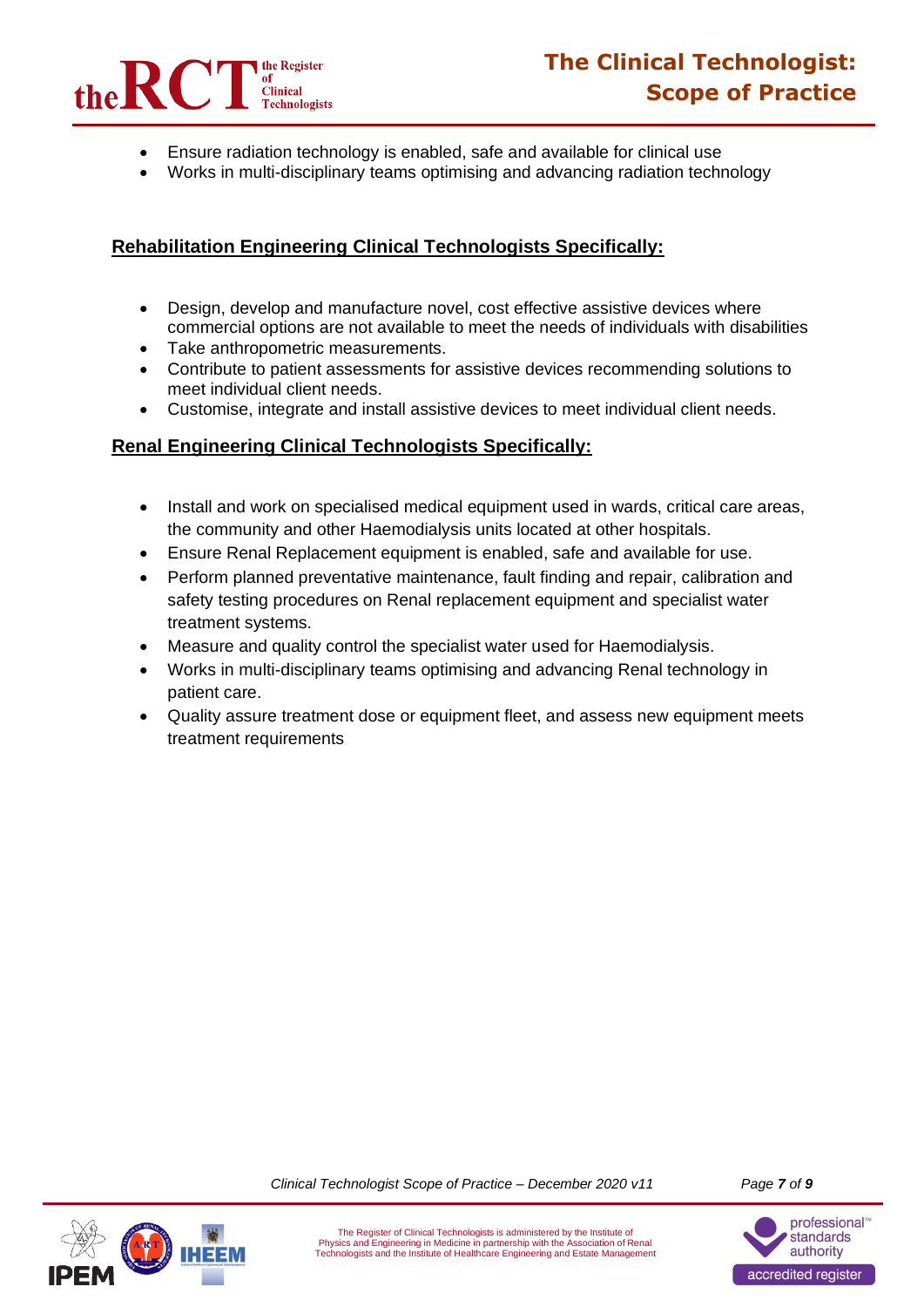

# <span id="page-7-0"></span>**Sonography Scope of Practice**

The Society & College of Radiographers (SCoR) (2020) definition of a sonographer is:

*"A healthcare professional who undertakes and reports on diagnostic, screening or interventional ultrasound examinations. They will hold as a minimum qualifications equivalent to a postgraduate certificate or diploma in medical ultrasound, BSc (Hons) clinical ultrasound or an honours degree apprenticeship in clinical ultrasound that has been accredited by the Consortium for the Accreditation of Sonographic Education (CASE). They are either not medically qualified or hold medical qualifications but are not statutorily registered as a doctor in the UK"<sup>1</sup> .*

Sonographers independently perform, interpret, analyse and report on screening and diagnostic ultrasound examinations within their scope of practice. They may also perform interventional diagnostic and therapeutic procedures. When acting autonomously within their area of expertise they have potential to cause harm to patients.

The scope of practice for a sonographer is based closely on the Health and Care Professions Council (HCPC) [Standards of Proficiency for Radiographers \(2013\)](https://www.hcpc-uk.org/standards/standards-of-proficiency/radiographers/) and are published in the Consortium for the Accreditation of Sonographic Education (CASE) [Standards for Sonographic Education.](http://www.case-uk.org/standards/)

Sonographers work independently, or as part of multidisciplinary teams, providing diagnostic ultrasound examinations. They may also undertake diagnostic and/or therapeutic interventional procedures, if this is within their scope of practice.

#### **Sonographers:**

- Review the clinical request and medical history, appropriately vet requests and obtain valid, informed consent for examinations in accordance with local and national guidelines
- Prepare the patient and environment for ultrasound imaging and/or interventional procedures
- Operate ultrasound equipment safely in line with national and international safety standards
- Independently perform, interpret, analyse and report ultrasound examinations within their scope of practice
- Understand pathological processes, ultrasound appearances, optimal investigations for the diagnosis of pathology across organs and structures within their scope of practice and appropriate referral pathways
- Communicate ultrasound findings clearly and accurately both orally and in a written report
- Work safely, applying risk management, infection prevention and control and health and safety principles
- Reflect on their practice to be responsive to patient and service needs, recognising and respecting individuals' beliefs and decisions



*Clinical Technologist Scope of Practice – December 2020 v11 Page 8 of 9*